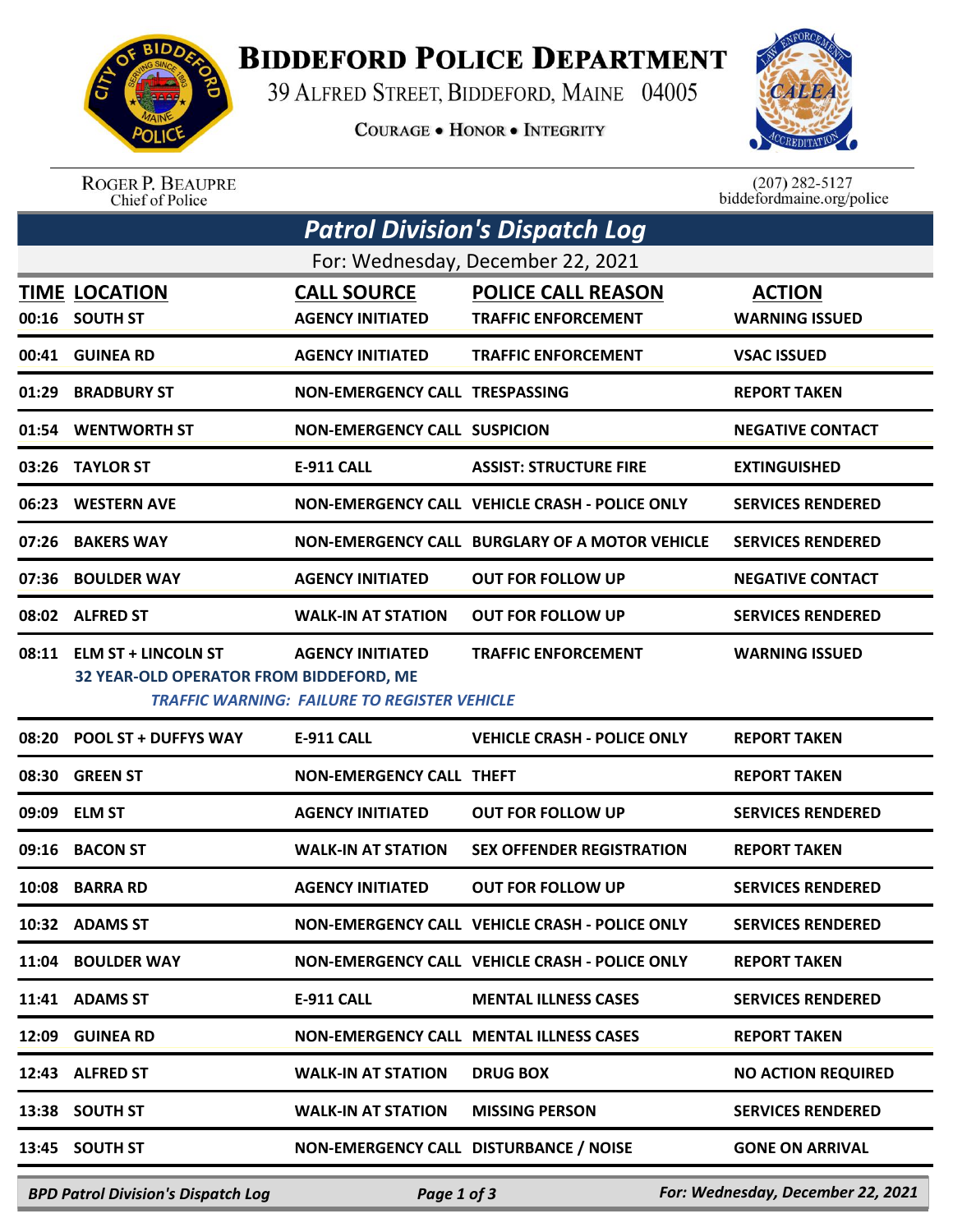|       | <b>TIME LOCATION</b><br>14:29 PROSPECT ST                              | <b>CALL SOURCE</b><br><b>E-911 CALL</b>                                                 | <b>POLICE CALL REASON</b><br>911 MISUSE                                                                                                                                     | <b>ACTION</b><br><b>NEGATIVE CONTACT</b> |
|-------|------------------------------------------------------------------------|-----------------------------------------------------------------------------------------|-----------------------------------------------------------------------------------------------------------------------------------------------------------------------------|------------------------------------------|
|       | 15:23 MAIN ST                                                          | <b>AGENCY INITIATED</b>                                                                 | <b>OUT FOR FOLLOW UP</b>                                                                                                                                                    | <b>SERVICES RENDERED</b>                 |
|       | 15:31 CUTTS ST                                                         | <b>AGENCY INITIATED</b>                                                                 | <b>OUT FOR FOLLOW UP</b>                                                                                                                                                    | <b>SERVICES RENDERED</b>                 |
|       | <b>15:43 MAIN ST</b><br><b>48 YEAR-OLD OPERATOR FROM BIDDEFORD, ME</b> | <b>AGENCY INITIATED</b><br><b>TRAFFIC WARNING: FAILING TO STOP FOR STOP SIGN</b>        | <b>TRAFFIC ENFORCEMENT</b>                                                                                                                                                  | <b>WARNING ISSUED</b>                    |
|       | 16:00 HIGH ST                                                          |                                                                                         | NON-EMERGENCY CALL ARTICLES LOST/FOUND                                                                                                                                      | <b>SERVICES RENDERED</b>                 |
|       | 16:04 MAIN ST                                                          | <b>AGENCY INITIATED</b>                                                                 | <b>OUT FOR FOLLOW UP</b>                                                                                                                                                    | <b>SERVICES RENDERED</b>                 |
|       | 16:16 WEST ST<br>30 YEAR-OLD OPERATOR FROM KENNEBUNKPORT, ME           | <b>AGENCY INITIATED</b>                                                                 | <b>TRAFFIC ENFORCEMENT</b><br>TRAFFIC WARNING: OPERATE VEHICLE W/O VALID INSPECTION CERTIFICATE                                                                             | <b>WARNING ISSUED</b>                    |
|       | 16:36 SOUTH ST                                                         | NON-EMERGENCY CALL HARASSMENT                                                           |                                                                                                                                                                             | <b>SERVICES RENDERED</b>                 |
|       | <b>16:40 PIKE ST</b>                                                   |                                                                                         | NON-EMERGENCY CALL VIOL PROTECTION FROM ABUSE                                                                                                                               | <b>REPORT TAKEN</b>                      |
|       | 16:41 POOL ST<br>35 YEAR-OLD OPERATOR FROM BIDDEFORD, ME               | <b>AGENCY INITIATED</b><br>TRAFFIC WARNING: OPERATING WITH INADEQUATE HEADLIGHTS        | <b>TRAFFIC ENFORCEMENT</b>                                                                                                                                                  | <b>WARNING ISSUED</b>                    |
|       | 17:04 MAY ST                                                           | NON-EMERGENCY CALL HARASSMENT                                                           |                                                                                                                                                                             | <b>SERVICES RENDERED</b>                 |
|       |                                                                        |                                                                                         |                                                                                                                                                                             |                                          |
|       | 17:15 CRESCENT ST                                                      | <b>E-911 CALL</b>                                                                       | <b>DISTURBANCE / NOISE</b>                                                                                                                                                  | <b>SERVICES RENDERED</b>                 |
|       | 17:46 ADAMS ST<br>25 YEAR-OLD OPERATOR FROM SACO, ME                   | <b>AGENCY INITIATED</b><br><b>TRAFFIC WARNING: FAILING TO STOP AT STOP SIGN</b>         | <b>TRAFFIC ENFORCEMENT</b><br><b>TRAFFIC WARNING: FAILING TO NOTIFY STATE OF NAME AND ADDRESS CHANGE</b><br>TRAFFIC WARNING: OPERATING VEHICLE WITH INADEQUATE BRAKE LIGHTS | <b>WARNING ISSUED</b>                    |
| 17:56 | <b>GRANITE ST + VINE ST</b><br>51 YEAR-OLD OPERATOR FROM BIDDEFORD, ME | <b>AGENCY INITIATED</b>                                                                 | <b>TRAFFIC ENFORCEMENT</b><br><b>TRAFFIC WARNING: OPERATING VEHICLE WITH INADEQUATE REAR LIGHTS</b>                                                                         | <b>WARNING ISSUED</b>                    |
|       | 18:16 ELM ST<br>54 YEAR-OLD OPERATOR FROM SACO, ME                     | <b>AGENCY INITIATED</b><br><b>TRAFFIC WARNING: OPERATING WITH INADEQUATE HEADLIGHTS</b> | <b>TRAFFIC ENFORCEMENT</b>                                                                                                                                                  | <b>WARNING ISSUED</b>                    |
| 18:29 | <b>MAIN ST</b>                                                         | <b>NON-EMERGENCY CALL ALARM - POLICE</b>                                                |                                                                                                                                                                             | <b>FALSE ALARM</b>                       |
|       | 18:51 ALFRED ST                                                        | <b>WALK-IN AT STATION</b>                                                               | <b>OUT FOR FOLLOW UP</b>                                                                                                                                                    | <b>SERVICES RENDERED</b>                 |
|       | 18:56 ALFRED ST + BIDDEFORD GAT NON-EMERGENCY CALL TRAFFIC LIGHTS      |                                                                                         |                                                                                                                                                                             | <b>SERVICES RENDERED</b>                 |